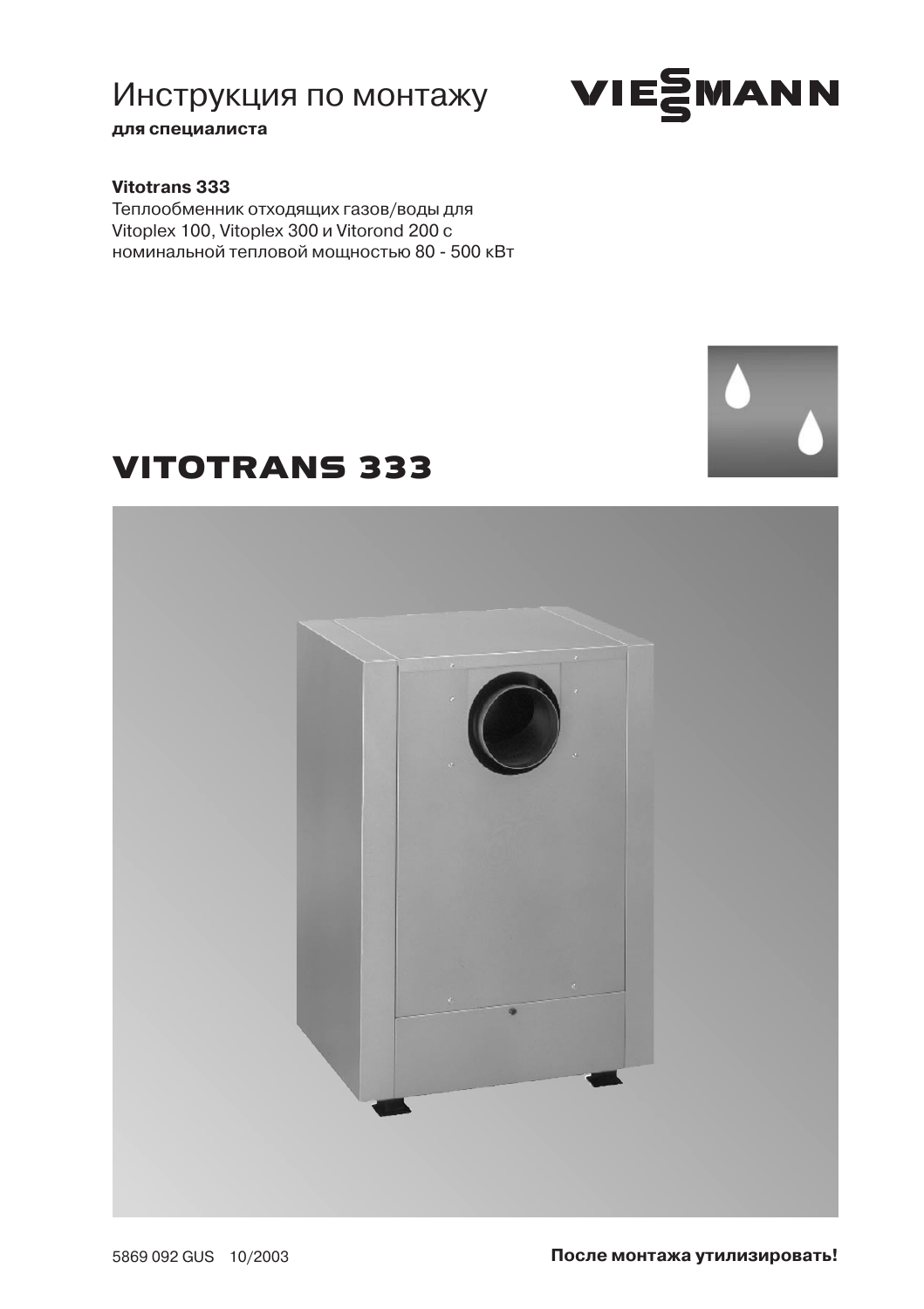### Указания по технике безопасности



Во избежание опасностей, физического и материального ушерба просим строго придерживаться данных указаний по технике безопасности.

#### Правила техники безопасности

Монтаж, первичный ввод в эксплуатацию, осмотр, техническое обслуживание и ремонт должны выполняться уполномоченным квалифицированным персоналом (фирмой по отопительной технике или монтажной организацией, работающей на договорных началах).

Необходимо придерживаться соответствующих правил техники безопасности по DIN, EN, DVGW, TRGI, TRF и VDE. См. также листок "Правила техники безопасности" в папке "Документация по проектированию Vitotec".

Для котельных установок, на которые распространяется действие руководяших указаний по аппаратам, работающим под давлением, требуется получить разрешение согласно действующим руководящим указаниям.

Перед проведением работ на приборе/ отопительной установке их необходимо обесточить (например, вывернув отдельный предохранитель или выключив главный выключатель) и принять меры по предотвращению их повторного включения.

При использовании в качестве топлива газа закрыть запорный газовый кран и предохранить его от случайного открытия.

#### Работы на газопроводке

должны выполняться только слесарем. получившим допуск от ответственной газоснабжающей организации. Выполнить работы по вводу в эксплуатацию газовой установки, предписанные **TRGI или TRFI** 

#### ∧ Указание по технике безопасности!

Так выделяется информация, учет которой важен для обеспечения безопасности людей и сохранности материальных ценностей.

## Информация об изделии

Теплообменник отходящих газов/воды в сочетании с Vitoplex 100, Vitoplex 300 и Vitorond 200 как конденсатный модуль для закрытых отопительных установок по **DIN 4751** 

Допустимое избыточное рабочее давление 4 или 6 бар

#### Обозначение конденсатных модулей в сочетании с Vitotrans 333

| Идентификатор изделия CE-0085 AS 0203 |
|---------------------------------------|
| Идентификатор изделия CE-0085 AS 0204 |
| Идентификатор изделия CE-0085 AU 0327 |
|                                       |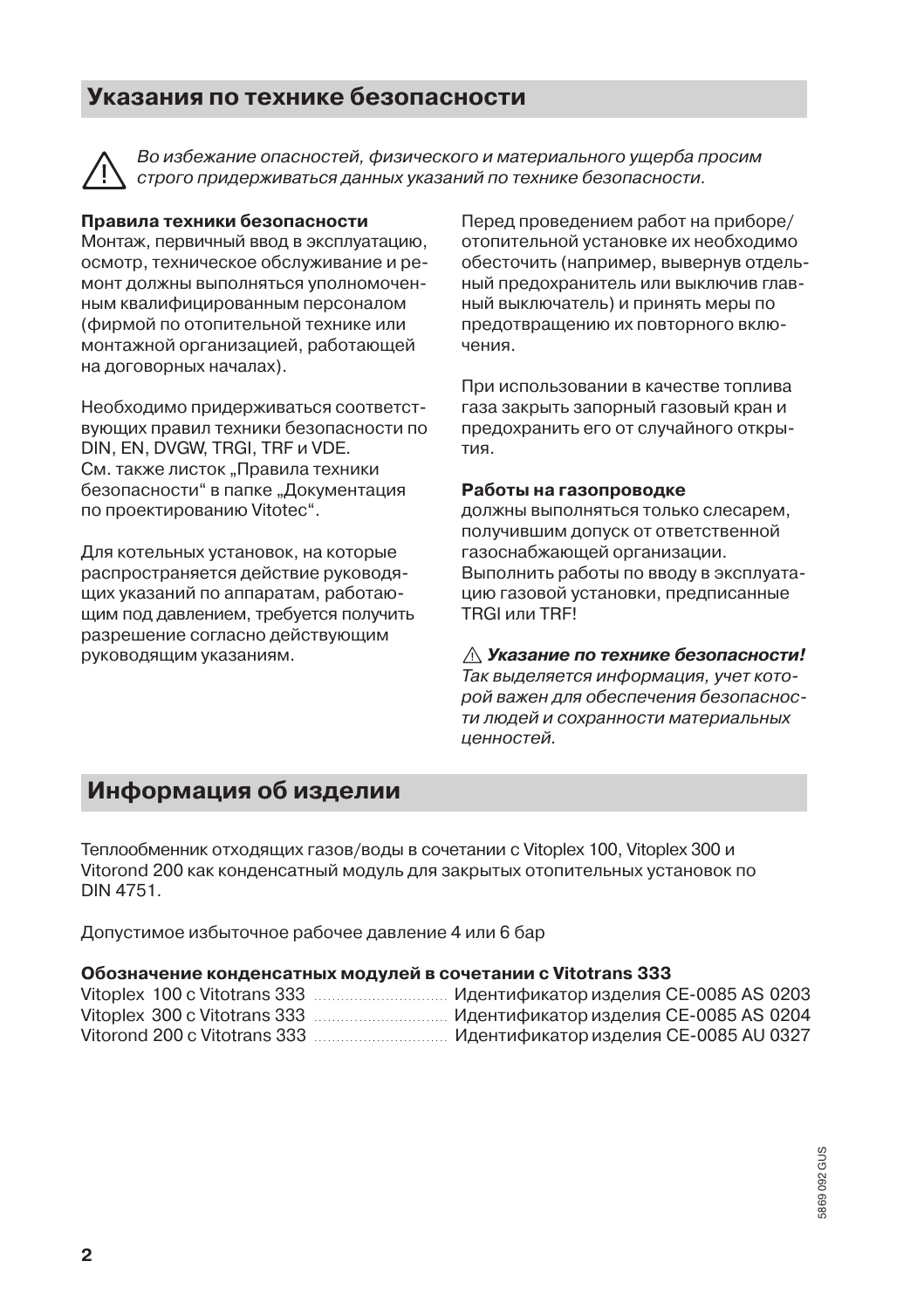## **Установка Vitotrans 333**

#### **V**<sub>E</sub>a<sub>3</sub>a<sub>HMa</sub>

Соблюдать минимальные расстояния вокруг водогрейного котла (см. Инструкцию по монтажу водогрейного котла).

Для установки устройства нейтрализации конденсата и для лучшей уборки котельной мы рекомендуем поставить водогрейный котел и Vitotrans 333 на цоколь минимальной высотой не менее 100 мм.

- 1. Отпустить крепежные винты и снять Vitotrans 333 с поддона.
- 2. Снять с корпуса теплообменника пакет с фирменной табличкой и сохранить его.
- 3. Только для Vitoplex 100, тип SX1, и Vitoplex 300, тип ТХЗ, мощностью 285 кВт:

Смонтировать на направляющих закрепленные на теплообменнике удлинители направляющих.

- 4. Ввинтить снизу регулируемые опоры (находятся в пакете с фирменной табличкой) в направляющие.
- 5. Выровнять Vitotrans 333 позади водогрейного котла таким образом, чтобы патрубки отходящих газов водогрейного котла и Vitotrans 333 находились на одной высоте и соосно друг к другу.



(А) Удлинитель для направляющей; монтаж требуется только для Vitoplex 100, тип SX1, и Vitoplex 300, тип TX3, мощностью 285 кВт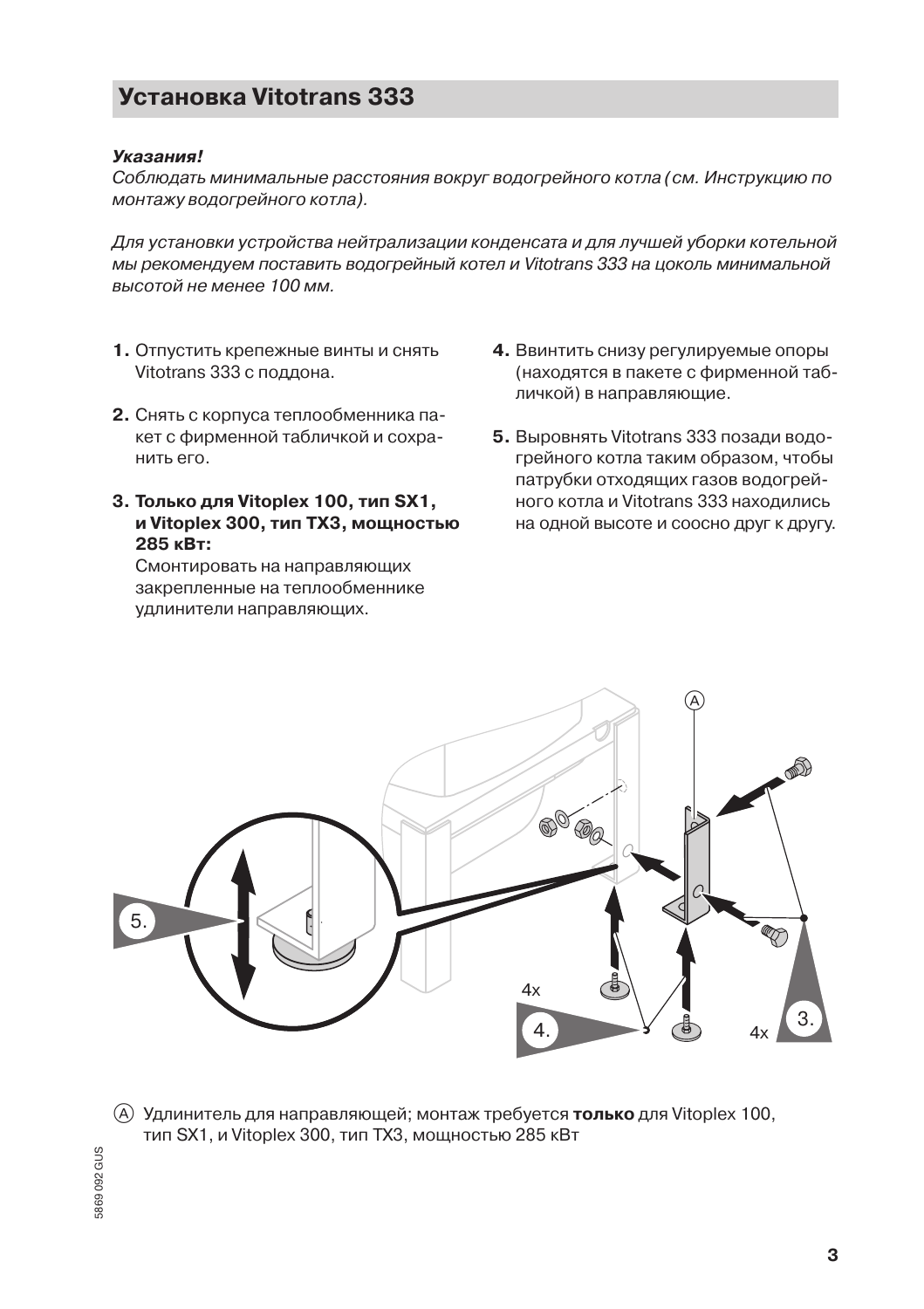### Подключение на стороне греющего контура



- (A) Выход греющего контура
- **(B)** Устройство опорожнения (на листе основания)
- (С) Вход греющего контура
- **(D) Муфта для дополнительного** регулирующего устройства
- 1. Тшательно промыть отопительную установку (особенно при подключении Vitotrans 333 к существующей отопительной установке).
- 2. Выполнить присоединения линий.

#### ∧ Указание по технике безопасности!

Предохранить подключения от воздействия изгибающих или скручивающих усилий.

В случае ущерба, понесенного из-за превышения испытательного избыточного давления, гарантия не предоставляется.

- 3. Ненужные подключения заглушить.
- 4. Снять с корпуса теплообменника пакет с фирменной табличкой и сохранить его.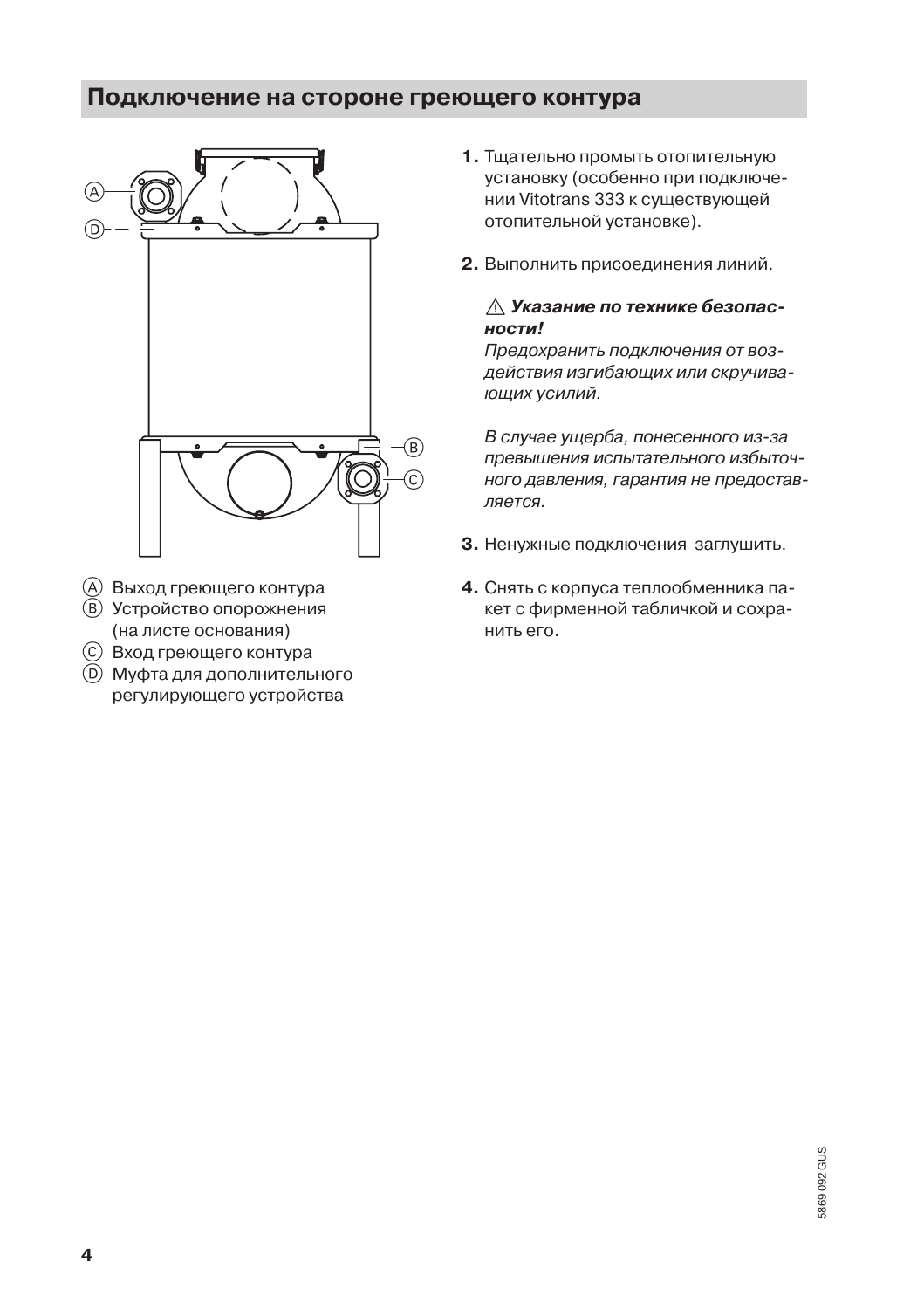## Подключение на стороне газохода



(A) Входной патрубок отходящих газов **(B) Вытяжка отходящих газов** 

- 1. Соединить патрубки водогрейного котла и Vitotrans 333 при помощи соединительной манжеты (принадлежность).
- 2. Кратчайшим путем проложить соединительный элемент с подъемом в сторону дымовой трубы (не менее 3°). Избегать при этом образования резких изгибов.
- 3. Уплотнить трубу газохода.

#### ∧ Указание по технике безопасности!

Места соединения трубы газохода должны быть газонепроницаемыми (при давлении до 1000 Па).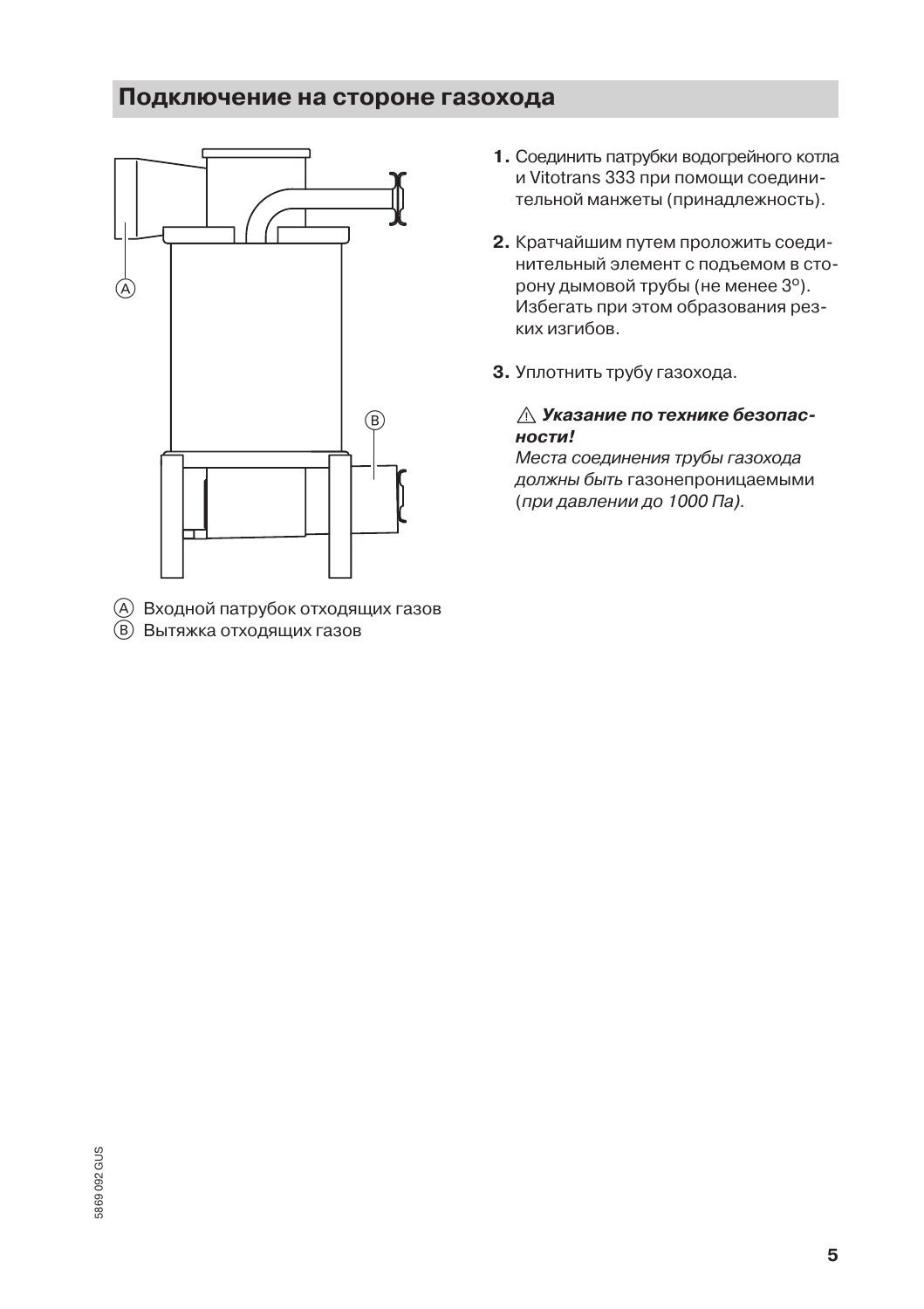### Подключение со стороны конденсата



**(A)** Конденсатоотводчик

Vitotrans 333 работает с отдельным устройством нейтрализации конденсата (принадлежность).



Инструкция по монтажу и эксплуатации устройства нейтрализации конденсата

- 1. Установить устройство нейтрализации конденсата рядом с Vitotrans 333.
- 2. Укоротить штатный пластиковый шланг до нужного размера и присоединить к конденсатоотводчику теплообменника Vitotrans 333 как подпорную петлю или с сифоном.

#### ∧ Указание по технике безопасности!

Присоединение в виде подпорной петли или с сифоном необходимо для исключения возможности выхода отходящих газов.

- 3. Присоединить устройство нейтрализации конденсата к пластиковому шлангу.
- 4. Присоединить устройство нейтрализации конденсата к канализационной сети.

#### Указание!

Рекомендуется выполнить это подключение с сифоном.

5. Заправить нейтрализирующее средство в нейтрализационный бак.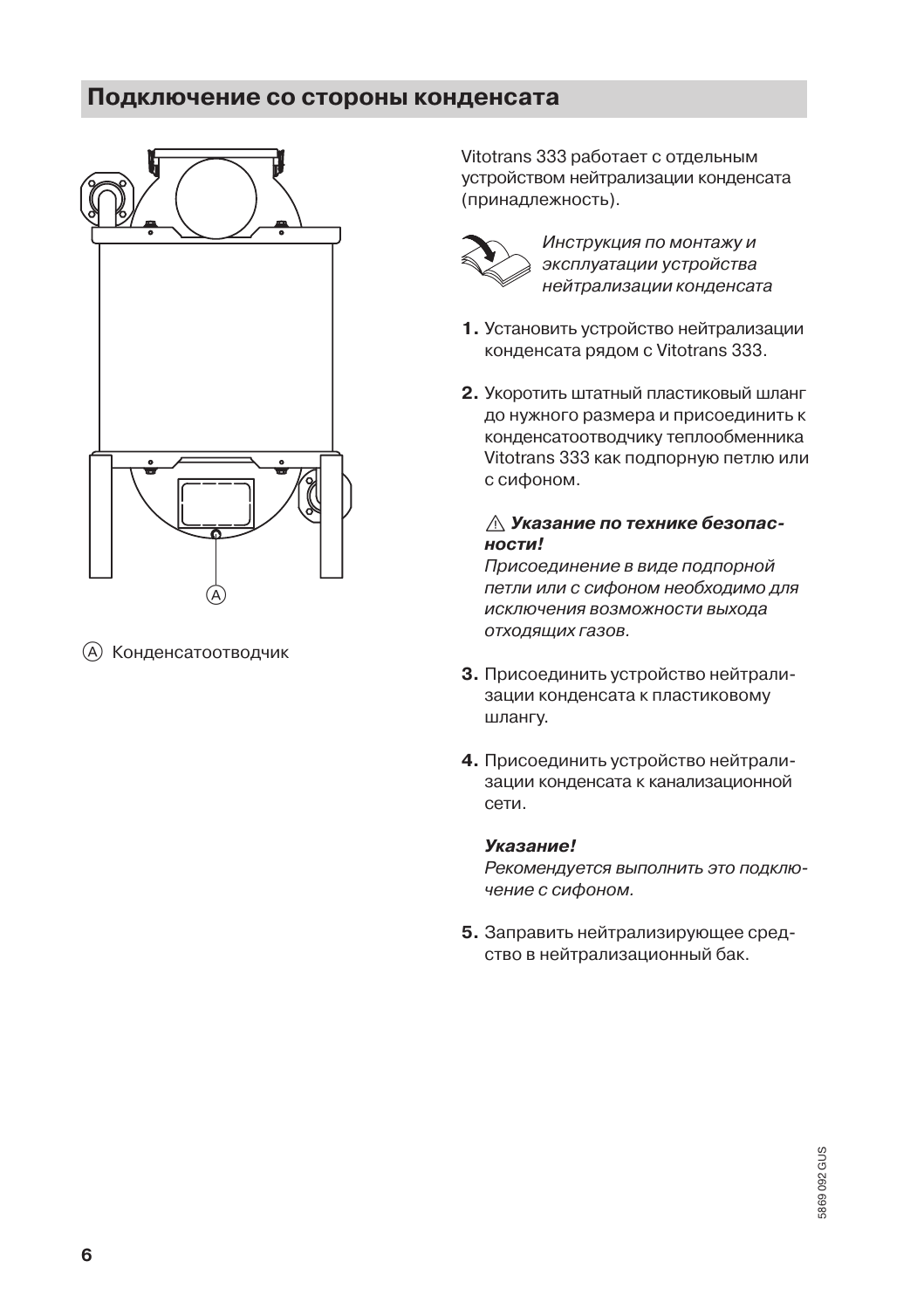## Монтаж теплоизоляции

#### Указание!

Все принадлежности, необходимые для монтажа теплоизоляции, находятся в ее упаковке.

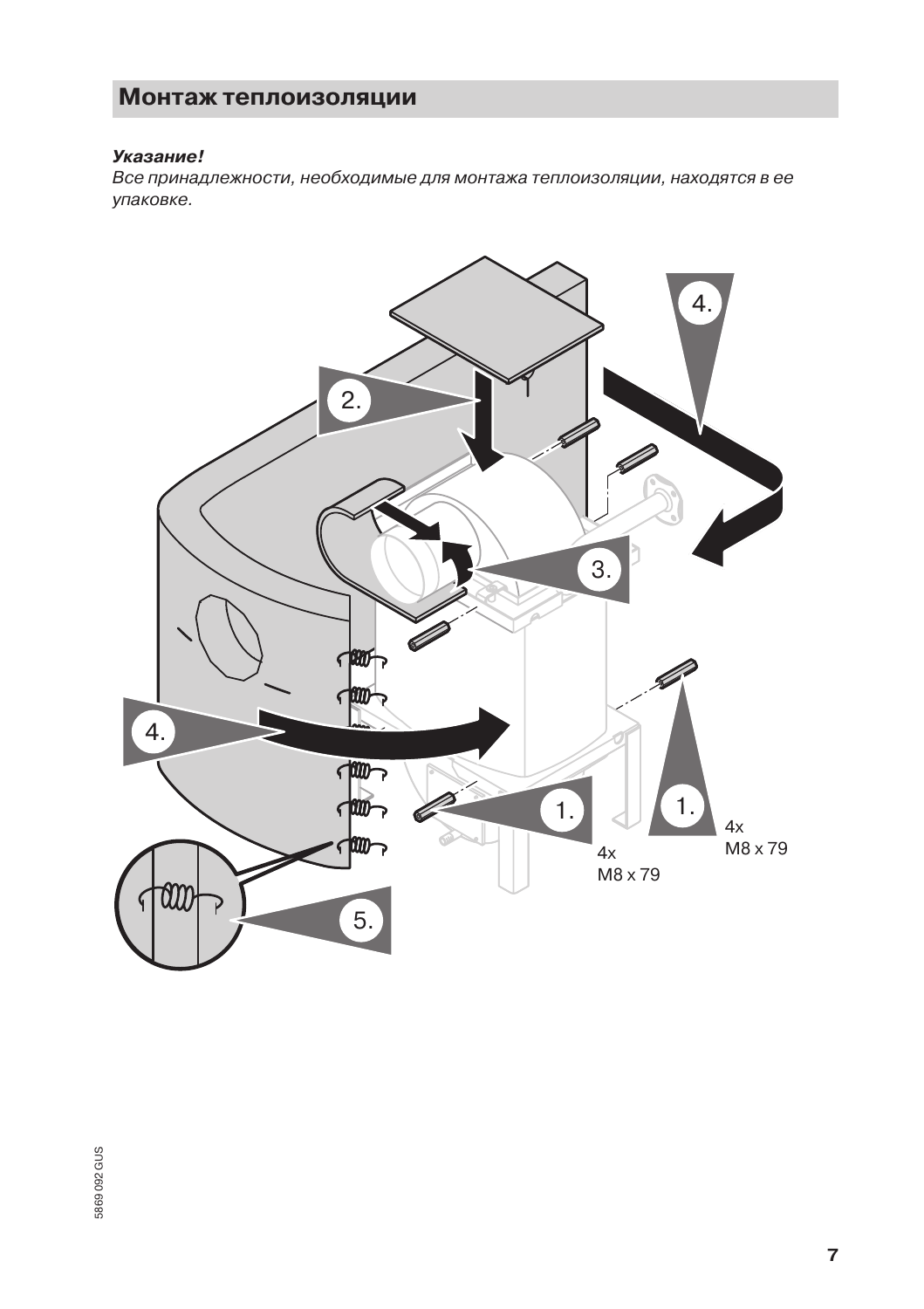

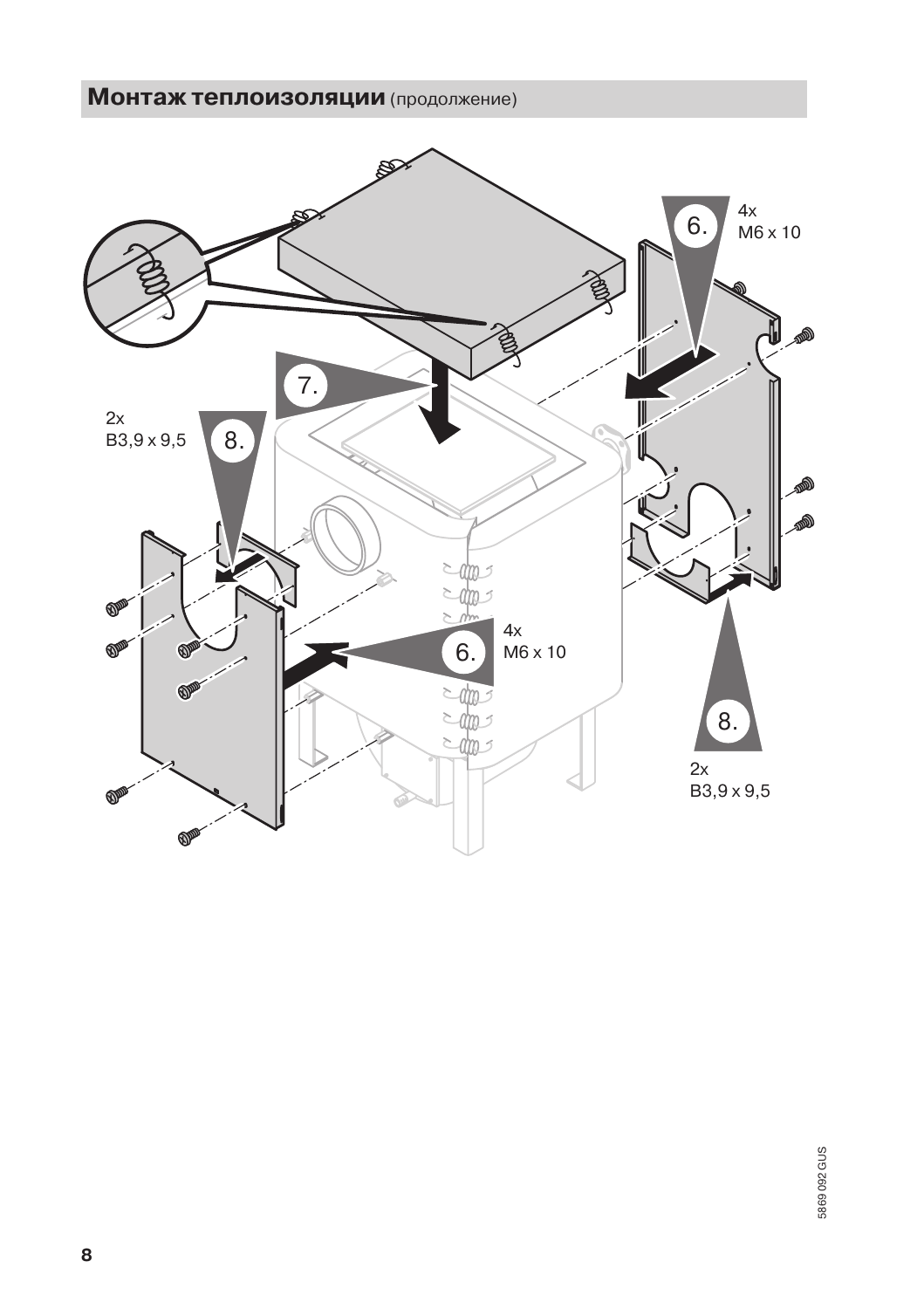## Монтаж теплоизоляции (продолжение)

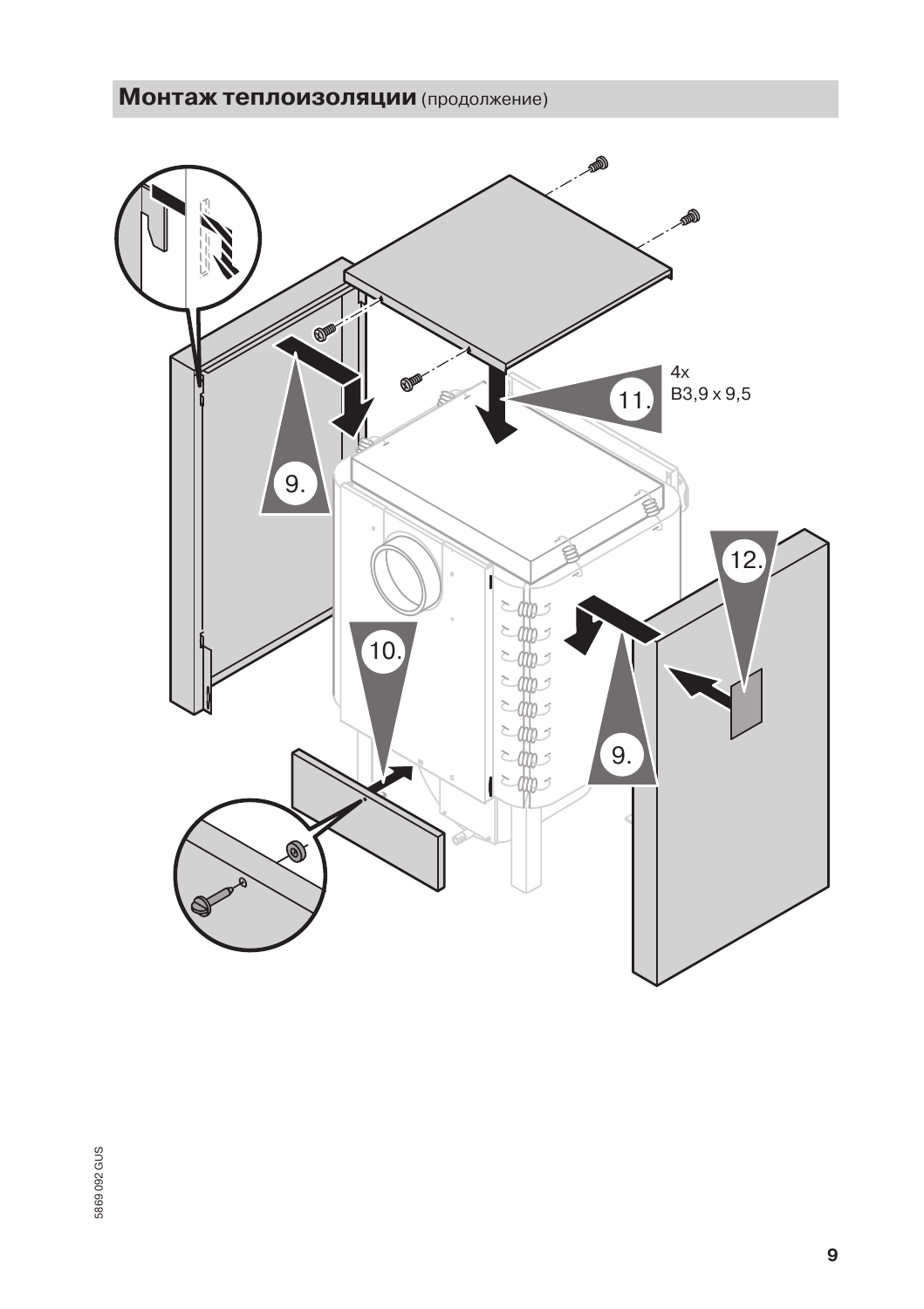## Указание по вводу в эксплуатацию



Указания по вводу в эксплуатацию Vitotrans 333 см. в "Инструкции по сервисному обслуживанию"

## Технические данные

| Для водогрейных котлов номиналь-                      | кВт                | 80              | 125             | 225           | 320           |
|-------------------------------------------------------|--------------------|-----------------|-----------------|---------------|---------------|
| ной тепловой мощностью                                |                    | $\cdots$<br>105 | $\cdots$<br>195 | .<br>310      | 500           |
| Подключения теплообменника                            |                    |                 |                 |               |               |
| Вход и выход греющего контура                         | Ду                 | 40              | 50              | 50            | 65            |
| Спускной патрубок                                     | R (внутр. резьба)  | $\frac{1}{2}$   | $\frac{1}{2}$   | $\frac{1}{2}$ | $\frac{1}{2}$ |
| Муфта для дополнительного<br>регулирующего устройства | R (внутр. резьба)  | $\frac{1}{2}$   | $\frac{1}{2}$   | $\frac{1}{2}$ | $\frac{1}{2}$ |
| Конденсатоотводчик                                    | R (наружн. резьба) | $\frac{1}{2}$   | $\frac{1}{2}$   | $\frac{1}{2}$ | $\frac{1}{2}$ |
| Допустимое рабочее избыточное<br>давление             | бар                | 4               | 4               | 4             | 6             |
| Испытательное избыточное<br>давление                  | бар                | 5,2             | 5,2             | 5,2           | 7,8           |
| <b>Труба газохода,</b> условный проход                |                    |                 |                 |               |               |
| вверху                                                | $\varnothing$ mm   | 181             | 201             | 201           | 251           |
| внизу                                                 | $\varnothing$ mm   | 151             | 201             | 201           | 251           |
| Сопротивление газохода на                             | Па                 | 45              | 65              | 70            | 80            |
| стороне отходящих газов                               | мбар               | 0,45            | 0.65            | 0,70          | 0,80          |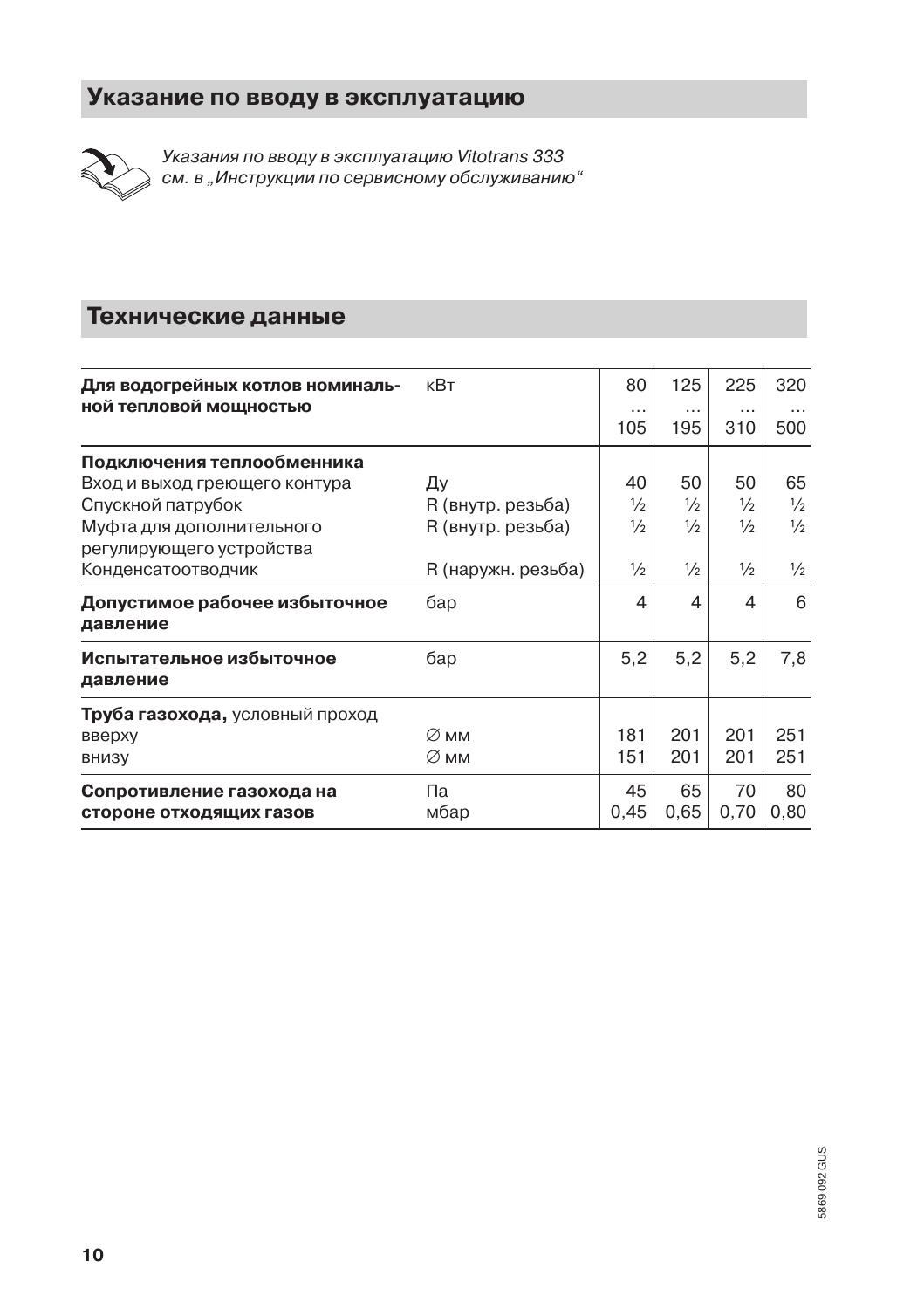5869092 GUS